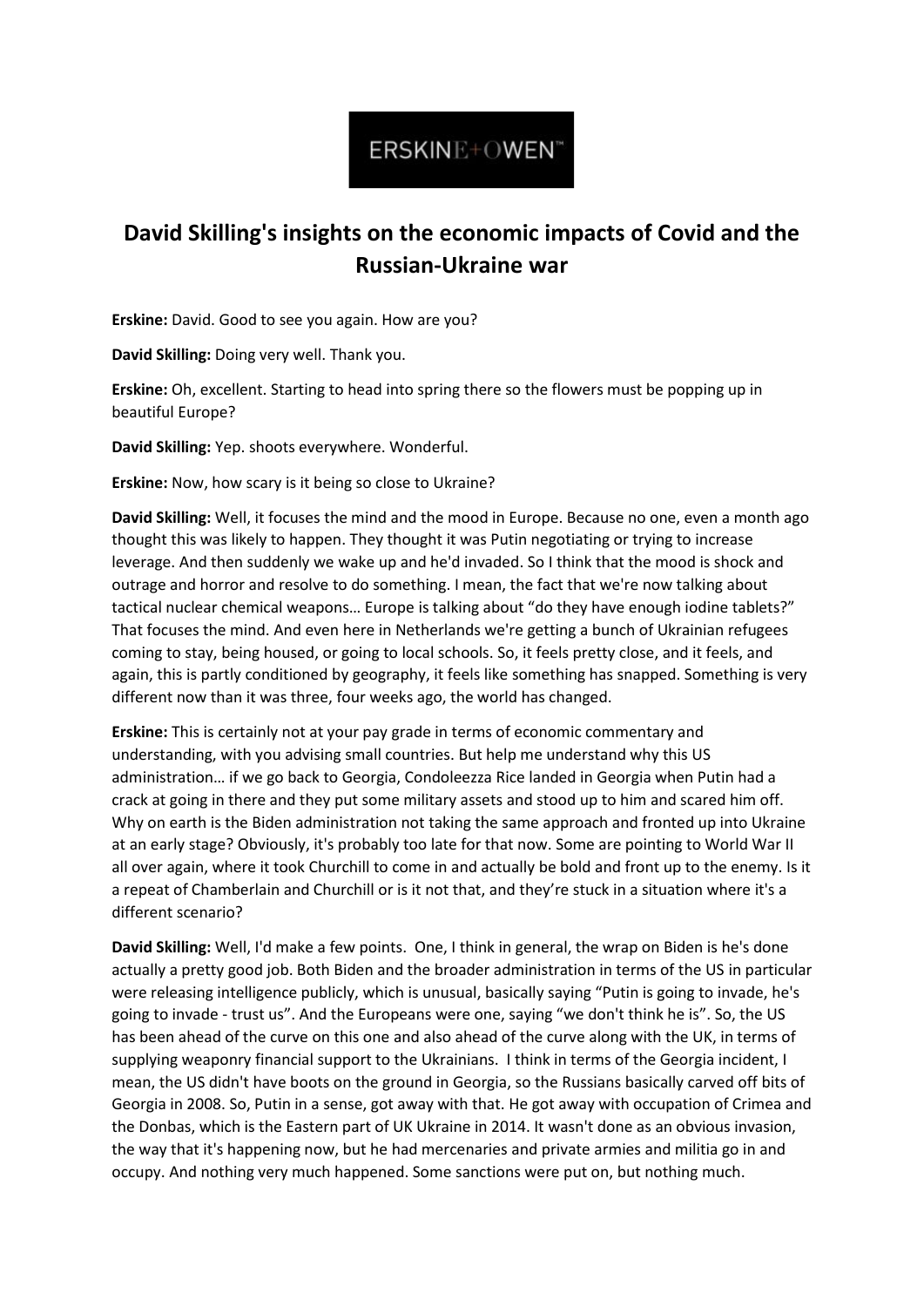And the view in Europe was we need to engage. I mean, yes, it's wrong, its bad sanctions, but we need to engage. And the message that Putin took from that was the west is weak, the west doesn't care. I can pretty much do what I want. And he looks at Afghanistan last year where the Western withdrawal was pretty chaotic and messy. And I think his view was now's the time I want to establish my legacy; I'm going to go. And we can argue about whether it's fully rational or not, but he's been saying this in his speeches for a long time, that he sees Ukraine as part of Russia. He wants to restore former boundaries.

So, I think a couple of surprising things are, one, that Putin actually did it. Although with the benefit of hindsight, perhaps we shouldn't have been as surprised. But the positively surprising thing is how much Western resolve there has been. This hasn't been a repeat of 2008 and 2014 where it was kind of a wet bus ticket sort of stuff. It has been a genuine response both in terms of military support going through and intelligence and a whole bunch of stuff going on behind the scenes as well as the unprecedented sanctions. So, I wrote a note a couple of weeks back talking about the first world economic war, basically that Russia is the 11 largest economy in the world, member of the G20. And it's pretty much been excommunicated. There's some oil and gas flows continuing, particularly to Europe, but US has a ban on oil and gas imports. But that part of the Russian economy is okay, but everything else is pretty much done. Central bank reserves have been frozen, the swift international banking systems, Russian banks have been ejected from that, all the Western MMC's are coming out of Russia, not doing business. So, the economic sanctions, the economic pain in Russia is pretty acute. And I think for the first time in a long time, NATO is coherent. It's determined, the anger, I mentioned a moment ago in Europe, that's real.

In terms of boots on the ground, direct NATO or US military support to Ukraine… The real concern is the moment you do that, and there's a shooting match between Russian and US troops it's very, very hard to predict what's going to happen thereafter. It may be that we still end up with something like that. But I think there's a great deal of wariness that we'd like to contain it to the physical territory of Ukraine, as opposed to having something that goes beyond that. But look, this is serious. It's really, really serious. The risk of escalation is non-trivial, the economic pain is obvious. And it's got a potential to get quite a lot worse before it gets better.

**Erskine:** I suppose the concerns though, if the sanctions don't work, and let's come back to that, and they don't have the desired effect on Russia and the strangling effect that we hope it will, and I'll get you comment on that in a minute. But the concern is that Putin goes, "Hey, you know, the west is not prepared to step in and defend in a military sense I'm going keep going because I want to extend my sphere of influence, I want to reinstate the USSR. If you believe that he wants to reinstate the power of Russia, then why would he stop? The only reason he'd stop, I guess, is it that he just doesn't have the resources to keep going. So, answer that for us. Would he keep going if he could? And if you don't know the answer to that, are these economic exemptions going to work? He's still attacking and how long can he keep going like this with the economy being so badly strangled, or has he got reserves that we don't understand? Surely at some point he just can't keep funding this war.

**David Skilling:** The economic sanctions, I don't think are going to stop him. And I think there was a degree of realism about what the sanctions could do. The sanctions are largely about punishment. You can't do this and expect to be part of the Western part of the global system. So, they basically said, look, you are out. You're not going to benefit from the system at the same time that you are bombing cities and causing mayhem. And the likelihood, at some point this would reduce the amount of financial resource available to him to fund the war. Perhaps it would turn popular opinion against him, but that was always seen as a pretty long shot. Similarly the Oligarchs are not going to turn against Putin.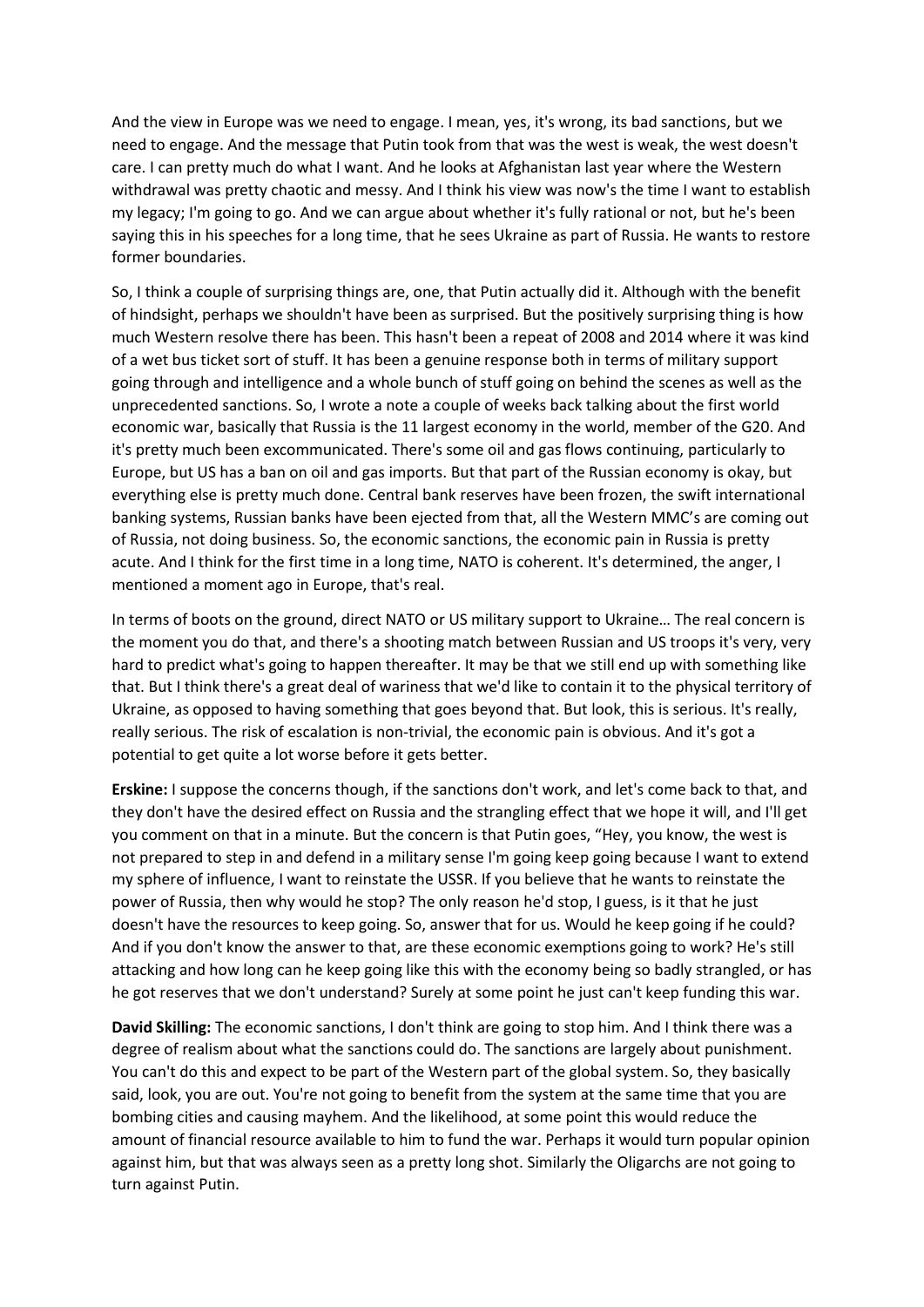So on the margin, yes, but if this goes on for months or years the fact that they've got an imploding economy is going to begin to become an issue. But then if your Horizons is the next few months then the sanctions aren't going to stop him. Unless Europe in particular banned Russian oil and gas imports. If they did that, if they turned the switch off overnight, that would cause real pain but also obviously cause real pain for Europe as well, so they've not done that yet. But the sanctions are at least in my judgment as much about punishment as much I hope that the invasion will kind stop or will try to drive him to peace talk. It'll be one of the factors that weigh on him, but it's not gone be decisive in part because Putin is not personally exposed to the stuff, maybe he's rich enough he doesn't really care that much about it. And he's not a particular risk I don't think of kind of the popular revolt. So, it's punishment.

In terms of where this goes next, I think by far the most likely scenario, and as you see, there's enormous uncertainty here, is that there is a stale mate assault. The Russians don't make enormous progress militarily. They don't take Kiev they don't take the other major cities, but they kind of settle in and they just keep pounding with the artillery from a distance. And as they have with Mariupol and others, they just level these places, which is what they've done in Syria, what they did in Chechnya as well. So, it's their playbook And there's a war of attrition and the Ukrainians keep pushing them back on the ground, but basically it becomes stale mate and it goes on for quite some time until there's a peace deal. It's possible that happens if the Russians are underestimating how much pain they're facing in terms of economics. It's possible that sufficiently armed, Ukrainians could mount successful counter attacks and they'll be doing that, but they're still kind of outgunned and outmatched.

So, I think the most likely scenario over the next two, three months is something along the lines of what we've seen over the last couple of weeks, which is not much forward progress, but just ongoing carnage and damage. And this settles into a very messy stale mate period. There are some wild cards and China is one. What will China do? Will they apply pressure? I think probably not to be honest; they don't really want this to continue, but they're not going to expend much capital on getting Russia to the negotiating table. So, I think most likely we are in for quite a while of roughly speaking something like the status quo, a peace deal. There are negotiations underway, but I don't rate there been a very big chance at the moment.

Similarly there is a chance of a coup or something like that. But again, that's a 5% likelihood, it's not likely. From a Western perspective, this could go in one of two ways. It's possible that seeing everyday pictures of civilians dead, Russians shelling old people's homes, tower blocks being demolished, will strengthen the resolve and say, "look, we're not putting up with this" and it will force a decision about do we invest more? Do we think about putting boots on the ground? Do we think about no-fly zone? That's one option. The second option, frankly, is more of a, this is just too painful. You know, all prices are too high. Cracks begin to emerge in Western resolve and the sanctions begin to erode on the margin.

So there's lots of scenarios. I think even though the near term is pretty uncertain, the big picture is slightly more, you can stick with higher conviction which is what Russia has done. It's a fundamental breach with the west, how the west has responded in terms of basically ejecting Russia from the global system, that's for keeps. And it's going to accelerate the decoupling of the west. And I use the term west quite loose to include South Korea and Japan and Taiwan and Asia. That decoupling certainly from Russia but also over time from China. Because China obviously hasn't invaded anybody, at least not yet. But there are ongoing political and strategic tensions with China. So, to me there's this pulling apart the global economy, the way that it proceeds in terms of trade and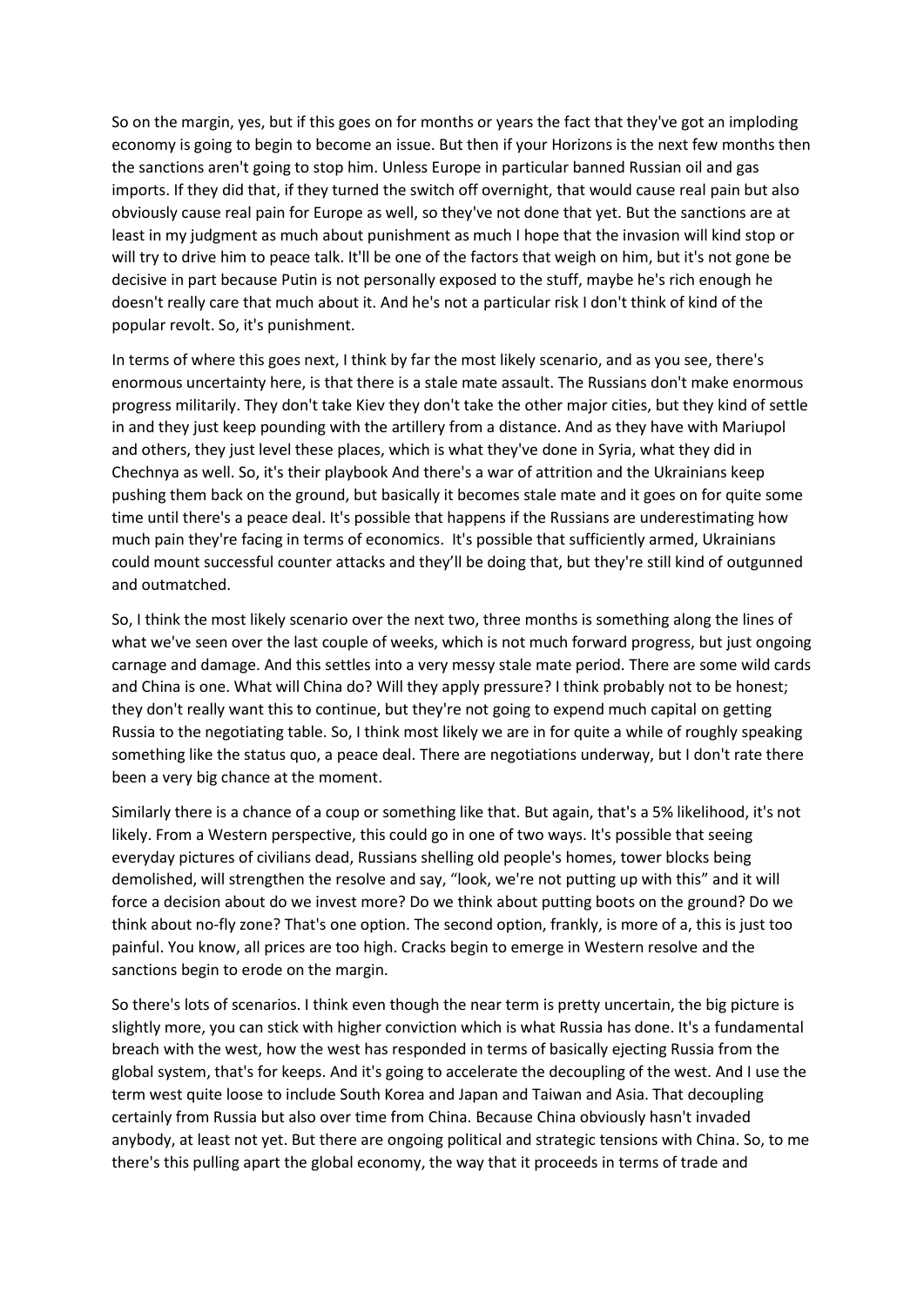investment flows is just a very different animal now than it was a month ago. And there's no going back.

**Erskine:** So, what I'm hearing is that it's fundamentally changing things. So what are the flow on effects at a fundamental level economically? I guess we'll come to New Zealand. But some of these things are going to be shorter term, sanctions can be lifted, and we perhaps return to normality, but are there going to be things economically that are more systemic and have longer lasting impact?

**David Skilling:** Yes. So even a good case scenario where hostility cease and perhaps there is either a ceasefire or Russians withdraw. And so, things like wheat exports, export of fertilizer and the like can kind of resume. And so, some of the pressure on energy and commodity prices, food prices begin to dissipate. Now, even in that kind of context a lot of the current pain is going to sustain for quite a while. I mean, the likelihood of sanctions being lifted is nominal. I think because the political backlash in the US in Europe is very, very, very anti regime in Russia. I guess not Russian people as much as the Russian system. And so, the sanctions are not going to be lifted anytime soon. So that's going to be a very, very gradual process.

And if you think about the behavior of Western companies who have withdrawn from Russia, and almost all of them have, apart from a few like Nestle. Those companies are gone be very, very reluctant to get back into the Russian market because of stakeholder pressure, staff, customers, investors other stakeholders. And so, the economic pain from the war and from the sanctions is going to maintain, I think for quite a while. So, the return to a pre-February 24 normality that's not going to happen. I think in a more structural sense, there's a few things to watch for that are going to be different going forward. One is the decoupling point that I made earlier, which is, I think economics and politics are now seen as deeply integrated. And so, both, at a national level and at a company or investor level, there's much greater sensitivity to political risk. So, do you want to have market exposure, financial exposure to jurisdictions with whom your kind of country of domicile is likely to have political dispute at some point in the future? So, it's all obviously Russia and they'll be Russia for a while, even if they have a new president at some point. But also, China and for countries in the Asia Pacific, including Australia, New Zealand, that's the big deal. And frankly, the country outside the Asia Pacific. China is, it's the number one export market for over a hundred countries in the world. Depending on how you count over the largest and second largest economy in the world.

So, if Russia gets sanctioned meaningfully. If China threatens to invade Taiwan or be some other major political dispute. Or frankly, even if just the US keeps on tightening the screws on China as it has been over the last couple of years. And there's a gradual pulling of heart that's deeply material. And the sense of resolve that you see in many Western countries, the sense that, this sounds a bit cliche, but the Western order trade democracy has been under threat from China and now obviously from Russia for quite some time, and the west been a bit complacent, a bit kind of standing back. There's a sense that the west has to stand up and be a lot more forceful in terms of how it responds to that stuff. So, I think that there's much greater appetite for taking China on perhaps not quite as aggressively as with Russia, unless China really skips beyond the mark.

But I think the global economy is pulling apart, it's fragmenting. And the likelihood that you'll get a multipolar system, the west over here, China, maybe Russia over here and a buffer zone of a lot of African countries. Some Asian countries that are in the middle countries like India, Vietnam that are in the middle. I think that's a pretty high conviction forecast is not particularly controversial or anything, but I think the world as changed. I think elsewhere we are definitely going to see much increased security spending. So, the Germans may be obvious U-turn in terms of hitting the 2% of GDP on military, which is the nominal NATO target, but there huge NATO countries actually hit it.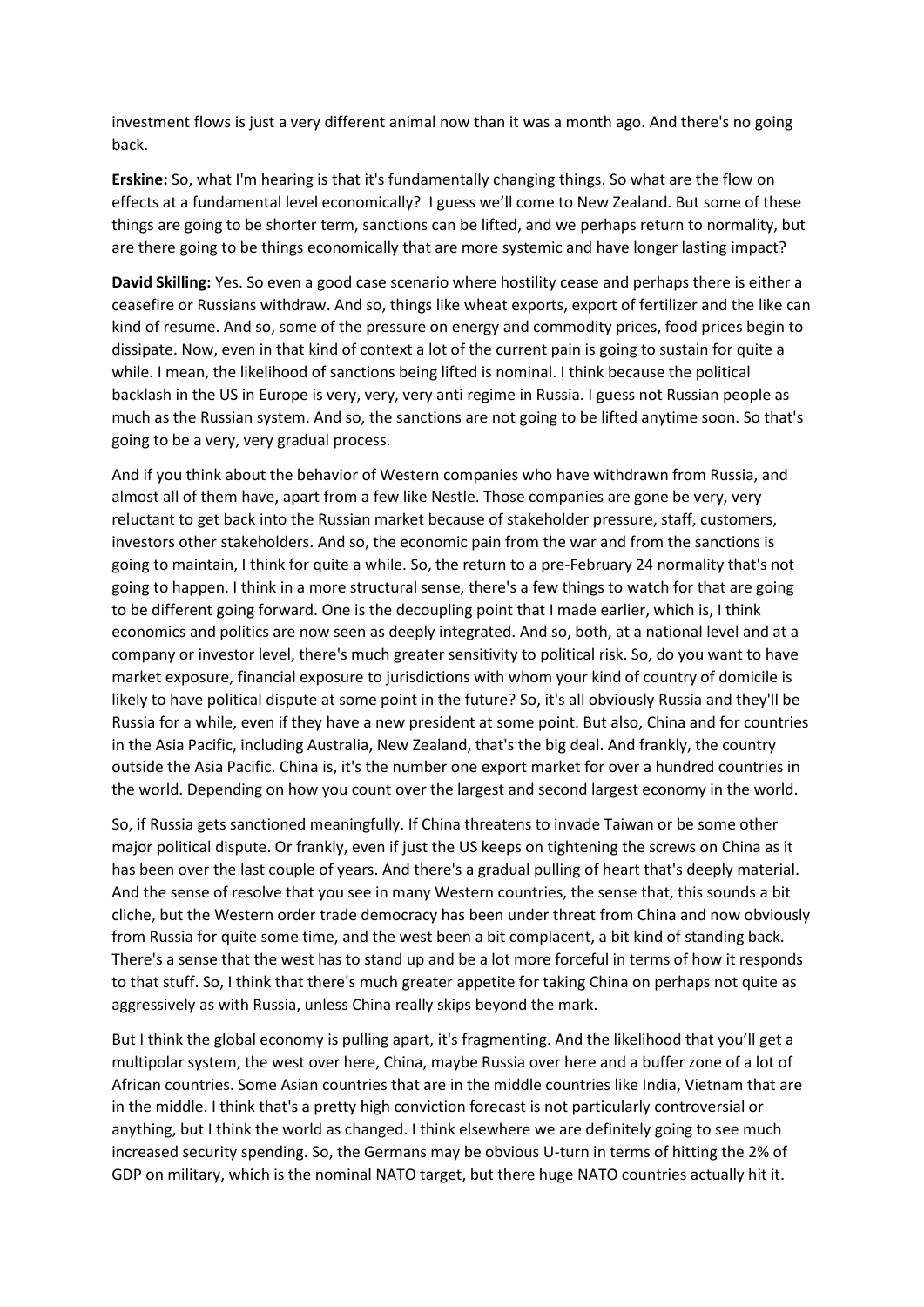But across Europe, including Germany, there's a commitment to making that happen. So, I just think there's a degree of seriousness, a degree of coherence across the Western countries. And that flows into the economic trade financial system.

That's a lot more political, it's gone become a lot more fragmented. And so, for companies and countries that tried to navigate this, it's not going to look like it did pre-February. I mean, clearly this was the direction of travel, but this has been accelerated this fragmentation and decoupling is happening at a much faster rate than I would've picked even a couple of months ago. So, and again, even if there's a cease fire tomorrow a lot of this stuff still goes through its quasi permanent in nature, I think.

**Erskine:** Yeah. It's interesting because you have been commenting or observing the de globalization for a while, even just reading some of your stuff pre the Ukraine invasion. And so, it made it interest to hear you say that and that this is just accelerating it. So, does that mean that therefore, that we're into sustained inflation for a period of time to come? Because surely the decoupling is a driver of inflation because I guess what's resulted in some relatively low prices is the cooperation of manufacturing with China. And does that result in a permanent environment where until economies start re gearing their own manufacturing, and maybe that's not going to happen, but I'm really making up my own story, but how do you see the flow effect to prices and inflation?

**David Skilling:** Yes, so there is going to be effect. If we go back to the 90s when central banks, became independent and we moved into what's now called the great moderation, we had decent growth rates, low inflation, there's a sense that we cracked the code. But really the reason for that positive experience over much for the last few decades was not so much the fact that central banks were wonderful at what they did, although they were pretty good. I mean, institutions were pretty good. It was mainly because we had very intense globalization, so global flows, trade, and investment we're increasing, supply chains were growing across the world. So, choice quality went up, prices went down, it was a much more efficient assistance that put down pressure on inflation, across advanced commodity and very good demographics. So, labor supply was abundant, including from emerging markets. So, it down pressure on wages as well. Many of those forces are reversing so global flows, trade investment of a like are going to be much less intense. Global supply chains are being disrupted and fragmented in an accelerated way.

Demographics are turning against us so working age populations are shrinking in China and in many other countries. So, there are factors that have kind of depressed inflation growth or inflation over the last two, three decades are beginning to unwind.

Now, I don't want to overstate that because I don't think that we're seeing a 180 degree turn in globalization. I think we are moving from an intense phase to a less intense phase. So where is it decoupling supply chain will become more regional or local. In some cases, that's been good economic reasons because you can automate stuff, so you don't need low-cost labor in China or Vietnam. You can do it closer to home with 3d printing or automation or other forms of technology. So not all this retrenchment in local supply chains is inefficient it might be the right commercial thing to do. But on the margin, we're not going to benefit from the same kind of following wins that we've had. And the more abrupt this decoupling or fragmentation is the more those price pressures are going to be. So, I think this notion that we need to be somewhat more resilient, we need to have greater buffers in our supply chains, that's kind of like paying insurance premium, or pay a slightly higher price so we'll be slightly less sufficient because we want to have a bit more control over our supply chains, whether that's food or energy or pharmaceuticals or manufacturers or whatever it is.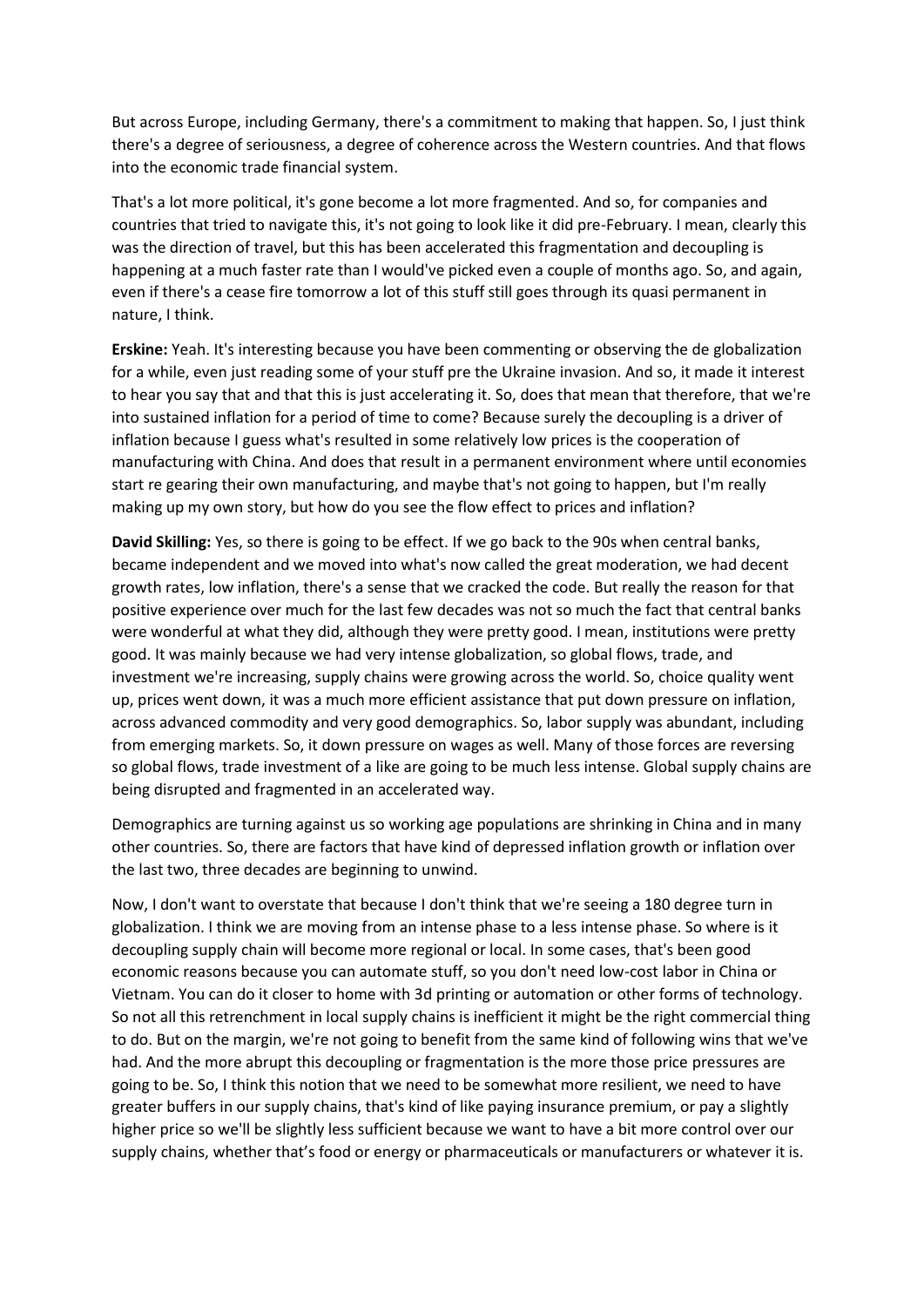So, I think over next the decade or two it is very likely that we have inflation that run hotter than we've seen previously. Partly because of these structural features of in global economy, partly because of demographics as well. I think compounded by the fact that central banks are going to be, you have a slightly different reaction function. So, they're not going to be as jumpy on inflation as they have been previously in terms of hiking interest rates at the first sight of inflation. Even, over the last year, although it's very unusual year because of Covid and now the war. You would imagine if you were seeing the stuff about any context that, 7, 8% inflation of the US and the Euro zone interest rates would be a good deal higher from where they are but central banks are proceeding in a very gradual fashion partly because they expect the stuff.

But also, partly because I think if you push interest rates up too high, too quickly, given the debt stock around the world, the risk is you'll do some real damage to the global economy. So, I think the inflation outlook over next decade or two is going to be higher than I think we've drawn up with the last sort of two, three decades. So rather than the zero to 2% ban, which is on average where it's been for many advanced economies. I think on average, I'm making this up a little bit obviously, but sort of 3, 4% is a much more likely number. It's not going to stay at 7, 8% that's this degree of kind of transitory inflationary pressure so things like oil and gas prices will come off it's just taking a bit longer than I had expected because of now the invasion. So many shipping costs and supply chain disruptions will begin to moderate I think through the course of this year, again. It's prolonged a little bit by the invasion of Ukraine.

But in view, a lot of this spike up is just going to come off. But once we get beyond this kind of unusual transition period, we're going to have to get used to higher wage pressures and over time, that will lead to higher wages, higher interest rates, so it's quite a different kind of cocktail of factors that investors, that firms, that governments are going to have to get used to. It's going to be quite a different world.

**Erskine:** Yeah. And what's the response to that? Are we going to see people diving into the bond market more readily and moving away from the equities markets? For a long time with interest rates as low as they are, it hasn't been attractive to put your money with the bank. And is that going to result in a permanent change on investing profiles and where people are putting their money. And is that a permanent change or obviously it depends on returns on that? But I don't know if you've got a view around that.

**David Skilling:** Yes. I think the combination of factors that I've just been talking about affect the real interest rate, so the nominal rate less inflation, is going to be very low, and it's negative at the moment in most advanced economies because inflation is high. So, I think nominal interest rates will probably bump up a little bit compared to where they're at the moment that's truth for New Zealand, Australia, Eurozone, the US, so central banks will begin to lift rates, but inflation is going to be, I think for most part higher than most normal rates. So real rates will be negative or very low. So, keeping money in the bank, keeping money in bonds and its inflation protected is probably not a super place to be. We hear you about putting money into fixed income some people think the real read story is going to be negative are very, very low for quite some time.

I think, equities valuations are very, very high, not as high as they were perhaps a month ago but they're still pretty high. But as long as headline, GDP growth remains okay. And I still remain despite the various kind of global economic constructs we've been talking about, in the fact of sanctions and be coupling and like in general I remain fairly upbeat on the structural global economic outlook. I think it's a good technology story. I think it's a good productivity story. Household balance sheets are in decent positions. So, I'm actually reasonably positive on headline GDP growth, as long as we avoid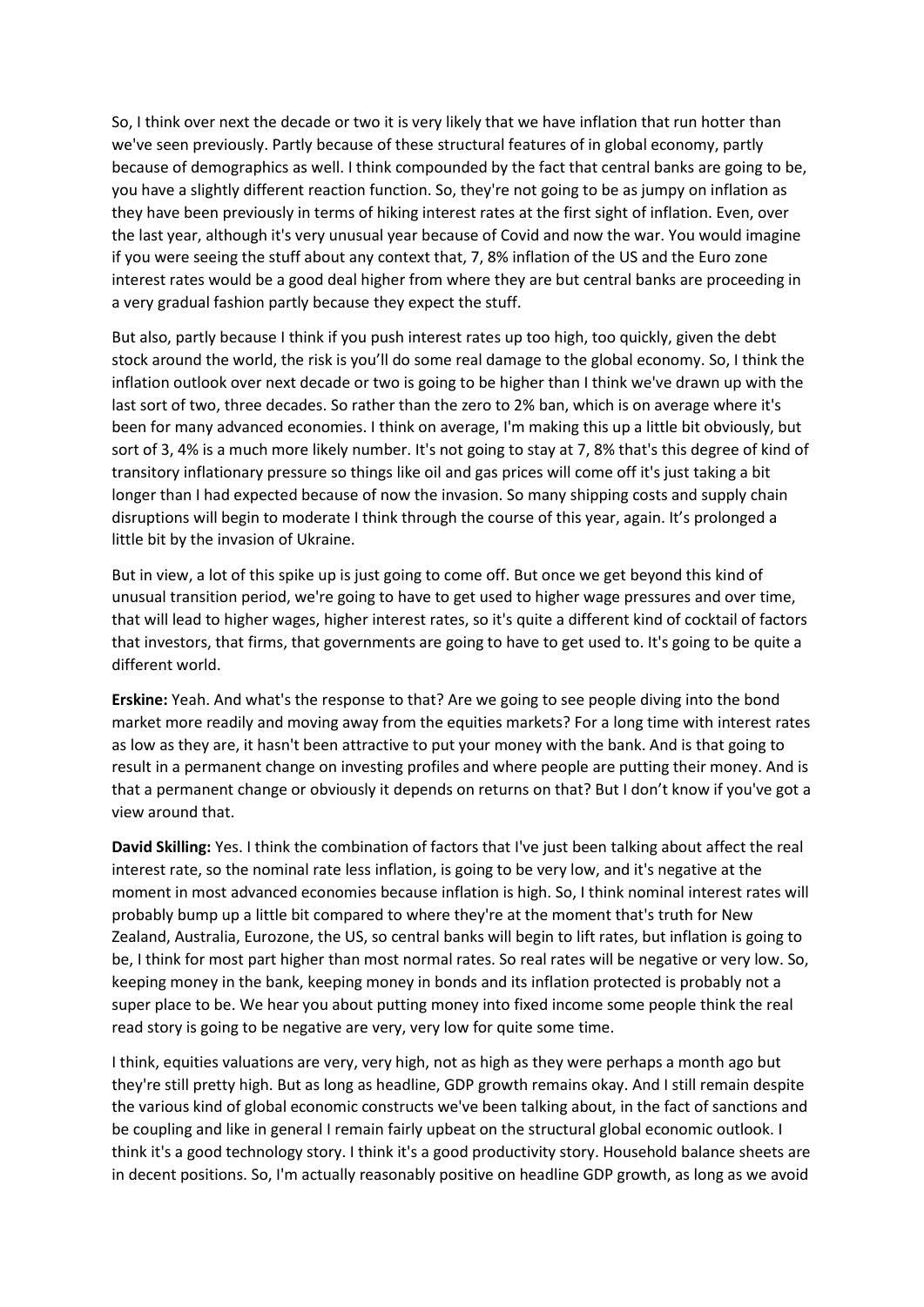some of the extreme negative scenarios of full-fledged war or full-fledges protection but in general it seems to me that equities, and you can argue about valuations and the right times to get into equities. But in general, I'm more positive about investing in equities because it gives you exposure to a decent economy and you're not so exposed to low or negative real interest rates.

And I think the other bit of the global economy that's going to do well for a while is commodities. So particularly commodities that are exposed to some structural drivers so the Green Transition. So, some of the metals, from copper to palladium and like the various inputs into batteries, lithium is another. Anything that's involved in where supply is tight demand is high. And that's consistent with somebody's directions. I think that's a pretty good place to be as well. And there are some shortterm drivers that explain why commodity prices are particularly high at the moment, but I think in general, commodities are a decent place to be.

**Erskine:** So, then I was a little bit divergent there but in bringing this story back to New Zealand where we had locked down, essentially locked down a lot longer than a lot of Northern Hemisphere countries. So, Europe's basically as forgotten Covid and to a large extent and moved on from what I can gather. We had somebody that had gotten in our team that got locked out, and locked out, I say, in Spain and had to hibernate in Spain, which she was very happy to do, and fortunately could work remotely. But she just couldn't get over how Covid had become a non-issue in Europe. And looking back into New Zealand I'm thinking it was really weird how obsessed we were or are still with Covid impacts. And that's not getting into the argument about the rights or wrongs of how this government is dealing with it. Any sane government probably would've locked the borders down initially back in 2020, but we're in this situation now where it feels like we're desperately trying to. We're watching the rest of the world wake up and get going and now they've got another distraction being the Ukraine. What concerns me is we haven't even started to open up and we're just about to probably start to do that. And I'm sure Ardern going to drop mandates tomorrow in given two weeks' notice in time for the school holidays. That's my predications two weeks from Wednesday at 11:59 PM.

But we'll only just start to open up and open up to a world where all of a sudden oil price are going through the roof and the cost to get down here is ludicrous. Because there's not enough planes, there's not enough supply. Has New Zealand shot itself in the foot where it's dealing with the Covid headache hangover and then entering into environment where we've got the war? What's the flow on effect? I mean, if you were talking to Ardern on the phone, and who knows, you don't have to answer this question directly, you probably are given that you consult to a lot of economies. If you could speak freely, so to speak what would be your message? Would you be shouting at Ardern and Robertson sent saying, hurry up you've got to get this economy open because you're slipping behind, your policy is crap? I know you're too well, David, that you wouldn't be---you're far more diplomatic than.

**David Skilling:** Yeah. Well, as you say, they are opening up and it's going gradually and slowly, but I think there's now a momentum to it. I mean, sitting in Europe, watching New Zealand response over the last couple of years, the first year was pretty good. So, in Europe, tons of cases, tons of deaths, New Zealand had lots of restrictions, which New Zealand after the initial period of lockdown was pretty much open for business. But as we know, it's a game of two halves and they went hard for a particular solution, kind of a very binary solution. And I think they ended up backing themselves into a corner. Whereas Europe and the US and others, partly because of the position they're in, it was always a degree of balance, right? How cost we're prepared to take in terms of cases and hospitalizations and deaths versus the economy and I guess personal freedoms and things like that. Whereas for New Zealand was a very kind of binary response.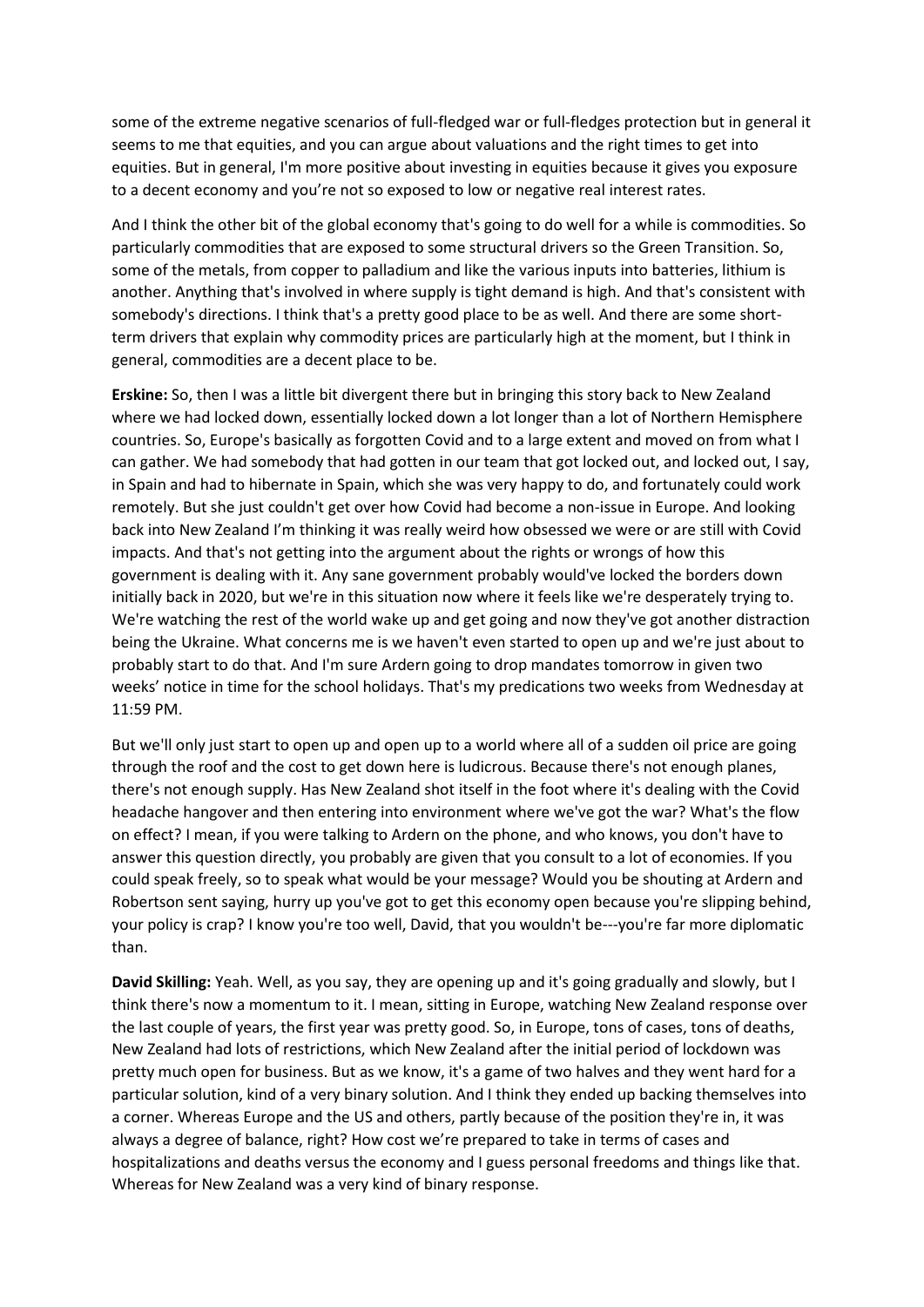And I think as Covid has evolved, and particularly since Omicron has come on, it's all about shades of grey. And so, the Europeans, who've always taken a slightly more liberal approach have been very happy to open up, to say, look, we're going to take a slightly, if you like risky approach. And we're going to say, look, we'll open up. We're conscious there will be more case but not too many deaths. And now for most part, I am sitting here in benevolence, you would be hard pressed to know that there is a pandemic at all everything's pretty much open for business. Whereas in New Zealand, I think it's been a struggle to both for the government and I think also for the country as a whole to accept what is certainly seen in New Zealand as a world leading response. I mean, I'm not sure what it's seen by the world like that, but in New Zealand, I think it's still seen as a world leading response.

And I think partly because of politics throughout the government's state, that's kind of political sort of reputation if you like on the success of this particular approach. But also, the national mood of New Zealand strikes me looking from the outsiders as being quite risk adverse. You look at the media coverage you sometimes think that Covid is a bit like the plague as a sense of kind stay away, stay away, one case is too many. So, I think partly, the sluggishness of the New Zealand exit process is partly the government and government capability. But also, I think partly because the New Zealand population is much more risk averse than populations of Europe that have had a couple of years to get used to this, this balancing it.

I think in terms of what I would be shouting to New Zealand now, given that there does seem, as I said to be an exit pathway now, maybe it's going to be a bit of stop, start taking bit longer than it should. But I think it's pretty clear what the direction of travel is. The thing that worries me most apart from the fact that this process has left a lot of unseen damage that will become lot more evident, businesses and household that have gone into real financial distress. And I think that will become more evident over time. But beyond that, the thing that concerns me most in comparing New Zealand against other countries that I know well is that we have spent much less time and much less money, frankly, in terms of the recovery packages that the governors announced, thinking about how we position New Zealand for the future. So, we've done our GDP growth rates through Covid in the top half dozen across advanced economies, along with Australia and other Asian countries. So, our headline GDP growth has been pretty good through the Covid period. So New Zealand on this score gets a tick. But we've partly done that, not wholly, but partly done that by virtue of throwing enormous amounts of fiscal stimulus at the economy. So big government deficits through its recovery packages. But almost all of that has been serious support packages to firms, to households to kind of enable them so firms can keep paying wages to their staff things like that, which is a perfectly sensible thing to do.

But if the vast majority of your money is almost short-term support measures you are not actually doing very much to position yourself for a world that's going to look quite different post Covid. Whereas the response to companies like Singapore, where I'm still deeply involved as well as Europe is saying, well, like, okay, certainly these short-term measures are important, but the world post Covid is going to be different. So, the Green Transition has become a much bigger deal both as a matter of policy, but also just a matter of consumer and citizen preferences. So, the governments have to think very hard about how do we accelerate the Green Transition. Digital is another, the future of work, identifying which sectors have got better growth prospects, which have got worse growth prospects, because the changes Covid has accelerated , and how do we begin to help our labor force adjust? How do we help labor shift from one part of the economy to another?

So, I wouldn't say that the countries doing this perfectly, but it was a lot more action and effort on how we position ourselves for a world post Covid, is going to be quite different. And now obviously we have the overlay of the Ukraine invasion, shifts to the global flows that we were talking about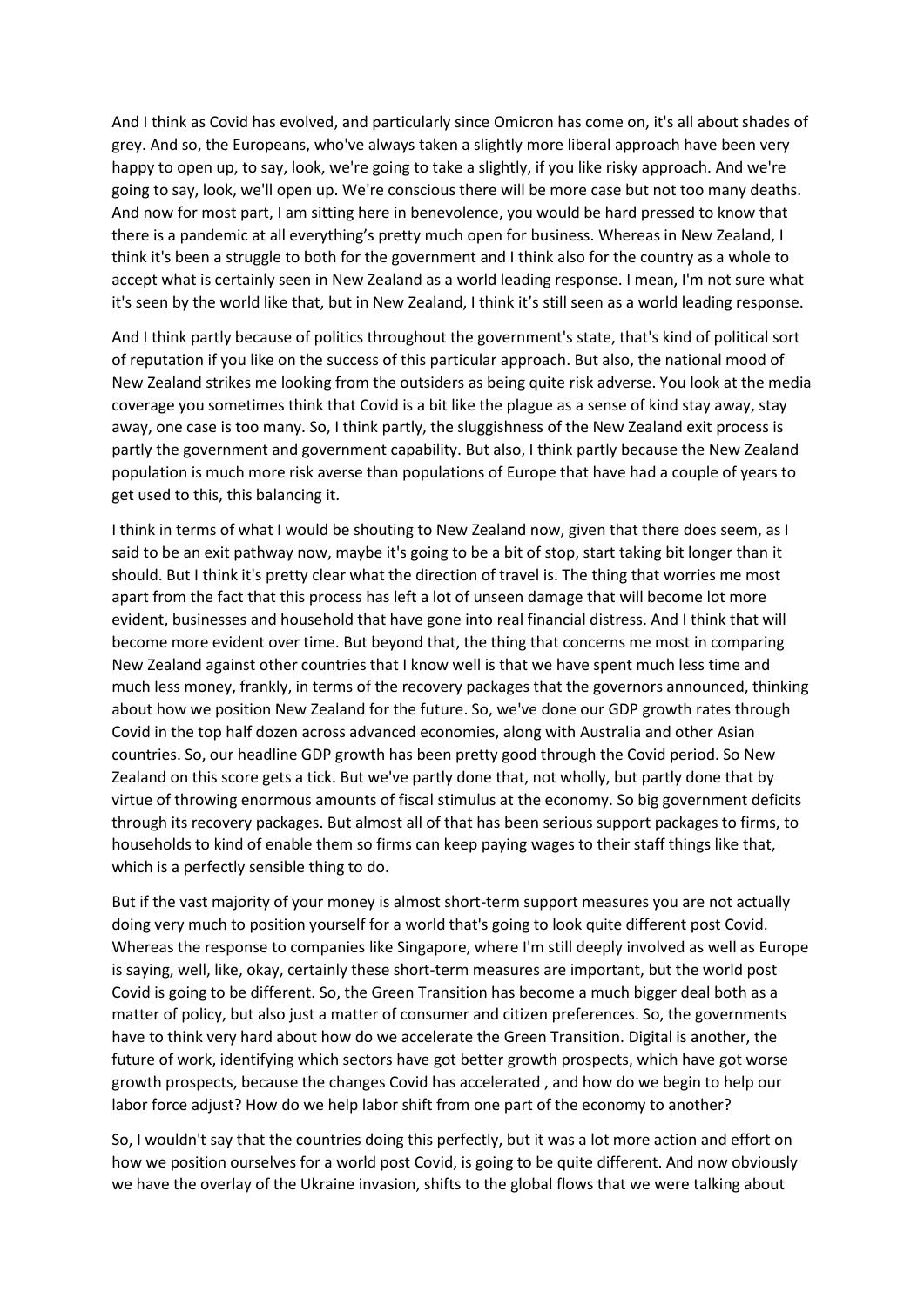earlier so the world is structurally different. And particularly for small countries like New Zealand that are very exposed to what happens beyond our borders. Our success depends in large measure on how well we are positioning ourselves for that world. And I think one of the big downsides for New Zealand having had locked borders for a couple of years and counting is that we simply haven't traveled, sounds like an obvious statement. And I'm speaking to lots of businesses every week in New Zealand about what I see happening via technology, consumer preferences, government action. And there's bit of a degree of intellectual awareness because people read newspapers, they read the economist magazine. But I think the intensity and speed about change is I don't yet see that landing in New Zealand if you like in terms of being really fiscally felt.

So, it's a long way of answering your question, but I think the thing that worries me is we're coming out of Covid, we're entering a world that is really quite different it's changed in many ways. The adoption of technology of new business models, consumer preferences, ways of doing business. And now the global flows bit. And we have to get ourselves ready, both at national level, things like labor market policy, migration tax, etc. As well as adjusting to a shifting global system. I'm not sure that we are ready for that. And that's where I think a lot more policy effort and frankly corporate effort needs to be put. Because if we go back into the global economy, once borders reopen, hopefully in the next little while and we try and use the same national playbook or company playbook I worry that we're not going to get the outcome that we would like. So that's what I would be yelling and yelling that we need to really understand how the world has changed and begin to respond pretty quickly.

**Erskine:** David, I've known you for 35 years and I've never heard you yell in my life. But what is it? So out of those things, digital Green Transition, I mean, how can New Zealand play in any of those because we're a long way, like distance does matter. We're heavily reliant on producing milk powder and supplying that to the world and now there'll be a whole lot less going to Russian no doubt. What's New Zealand's natural advantage and how can we start playing? What is it that we should be sharing in your opinion? Because of distance, we've got to go hard out on a digital sort of tax strategy. We've obviously got a green reputation to a degree is there a play on that? What is the answer because New Zealand's not going to be able to hang around because to your point, there's probably a lot of pain yet to emerge and this government may be tired and who knows what's going to happen at the next election, but maybe they're run out steam and there could well be a change in the guard. But and given that if it's Luxon coming in what should we be doing? You know, what's your opinion?

**David Skilling:** Well, I can't give you a full prospectus, but I'd say if you just focus on the external facing parts of our economy. So, if you think about this as a portfolio of goods and markets. So, as you said, we sell dairy and other commodities largely to China, dairy, red meat etc. That part of our economy, which is our biggest single export category is challenge in two ways. One it's challenged by virtue to the market we sell it to, China, which the reasons that we were talking about earlier does have a certain risk profile, largely political risk profile in terms of, are we going to run into sanctions problems or other issues down the track? Does it make sense to be as exposed? I think 33, 34% of our exports of good go to China, that's a pretty chunky number. Is that a number that we're comfortable with? Do we need to think about diversify?

The government is doing some messaging, and I know some of our large firms are thinking about this as well. But that part of our company is also challenged by technology, alternative proteins, plantbased meats, plant-based dairy, and the light consumer preferences shifting pretty rapidly towards lower emissions stuff. So, yes, we had a premium reputation for high quality green stuff, but there is an increasing array of competition to large part to the export sector. So, we need to think hard about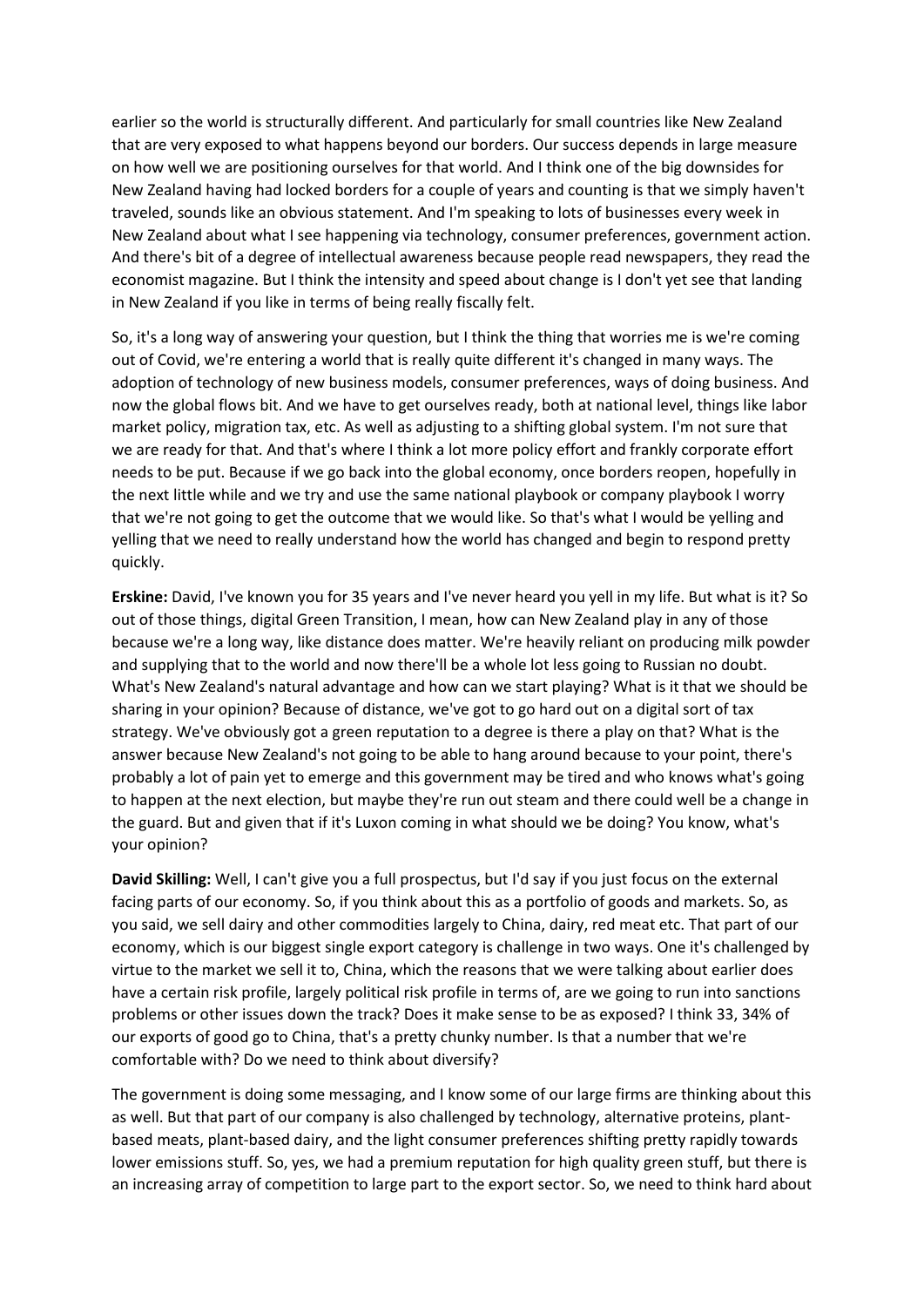how sustainable is that what do we need to do to keep ahead of technology shifting consumer preferences? How do we diversify our market position? So that's kind of bucket number one.

I think bucket number two is we've got, some strengths around digital creative, what I've called weightless economy so basically services. Which for a small remote economy makes sense? You can do online stuff, Xero is a classic example, you can use technologies like Zoom, obviously to kind of do business. How do we exploit these technologies to take New Zealand IP and sell it in a way that's not as subject to the paternity of distance? That is still despite the fact that everyone can point to individual success stories. It still if we look at GDP, reasonably small. And so how do you supercharge that? How do you get more zeros? How do you get 50 or hundred zero style, zero scale companies? A lot of that is around education, human capital, universities, R and D spending, all of which have big issues and constraints around them.

**Erskine:** So, sorry to interrupt you, but then have we run out money though? So, what you're pointing towards is investing in infrastructure and massive spending. And this government rightly or wrongly has just as, you've stated it yourself, has just spent a huge amount of money with some fiscal packages and you know, printed a lot of money, how much more can we spend without?

**David Skilling:** So, I certainly think that the balance hasn't been right between short term support term measures, and for the most part, the support measures of New Zealand were well design, well executed, well delivered, made a big economic difference. So, my problem is really what sort of percentage of the overall quantum do you spend on those short terms support measures versus there a bit more forward looking in the future. And so given the composition of this government, I've been really surprised at how little money was spent on the Green Transition, for example, be that I don't know. Improving home insulation, which is pretty labor-intensive activity, right? You can employ lots of people going around putting peak bats on houses, installing heat pumps or sort of bigger ticket, more exotic stuff. We just haven't really spent much time thinking about those future process. I think the balance is wrong.

Now for New Zealand I have always been recently fiscally conservative, but it's also the case that when you are going through periods of regime change, when you're going through a big structural change in the economy, you do need to invest in the future. And yes, government debt has gone up by around 20% points of GDP also, but people are still prepared to lend to us. I don't think there's a binding budget constraint at New Zealand I think we could spend more. My issue is, are we spend the right things and is there a supporting strategy around it? So, it's not just a matter of funding this program or funding that program. We're actually doing it in a coherent sustained manner. What we're going to invest in what I'm calling the weightless economy.

We're going to invest big time in human capital education system, we're going to invest significantly more in research and development. We're going to try and attract more things into New Zealand, and we're going to try and build something special in New Zealand. So really being a lot more deliberate about what we are doing because it's not that New Zealand is failing. We can keep on running the same model as we have. It's just that we are not going to make any ground on the countries ahead of us. Australia's about a third richer than us and we haven't made any dent on that gap for last 20 or 30 years and, we are not going to if we keep on running the same model. And there is, as I said, risk written all over it. China technology, consumer preferences.

So, I don't actually think that we have much alternative and that's true both of the government and I'd also say for companies as well. Because if companies try and simply benefit from abundant supply of labor, reasonably low wages in New Zealand, low margin. You don't actually need to be that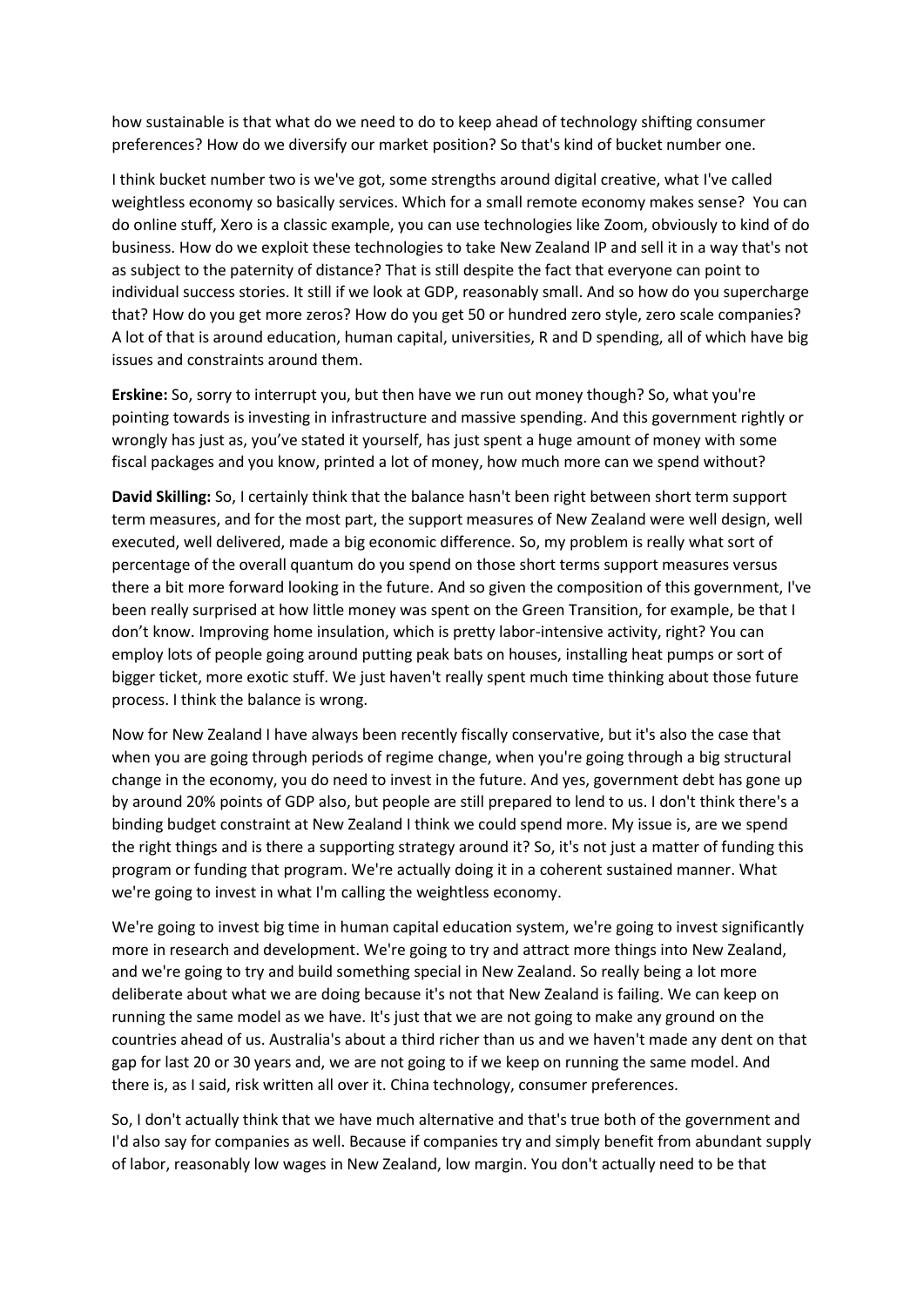innovative to be success in the Zealand market, but that's not going to be sustainable for that much longer as, as well. So, I think the government needs to start doing things differently, but so too do corporates in New Zealand as well. And they need to understand that the world is shifting and that business models need to move as well. So, I'm not prophesying disaster all I am saying is that the world is changing, is changing really quite rapidly in ways that create opportunities for us, but also create significant risk exposures for New Zealand.

And as we come out of Covid we're now confronted with Ukraine, as you say, and all of this stuff kind of comes together. So Covid had already accelerated a bunch of stuff, technology issue, preferences, business models. Now we've got the Ukraine invasion accelerating a different set of issues around decoupling and fragmentation. All this stuff is kind of mutually reinforcing and coming together. And we really need to figure out quickly what are our exposures and how do we need to position ourselves?

My closing comment on that is, I wrote a note on Friday called, return of the 1970s and I used New Zealand as an example. The 1970s, was obviously pretty bad for a range of reasons which are reminiscent of a current period, all price shocks, stagflation and the likes. But my reflection of New Zealand was the way in which we responded to all price shocks and the loss of preferential access to the UK was very extensive monetary policy, expense of fiscal policy and protectionism. So, we tried to kind of buffer our-self from these external shocks, 10 years later, huge crisis and reforms. And many other advanced economies did that as well. I think the benefit of hindsight, the countries that did better for the 70s, where those countries who were actively thinking all price shocks are not simply a shock. It's a structural shift in the global economy. We need to start reducing our reliance on energy. We need to start investing in new markets, we need to start innovating. And so, in periods of shock and turmoil, really figuring out how you respond to that change deliberately as opposed to kind of bunking down and trying to buffer yourself against the shock, I think that's an important message for New Zealand. If we just bunker down, spend lots of money to kind of keep ourselves safe. I worry that we're going to find ourselves in a position where we're a few steps behind the egg bowl.

**Erskine:** Yeah. So okay, bringing it from a macro level, just decided to start talk about property market. And so, I'd like you to predict exactly how much percentage gain you are going to have in the next five years, every year. Because my approach has always been, look, you have to return to fundamentals and understand what's going on and there's always going to be noise, but what are the fundamentals? You are well aware that we have a supply and demand and balance in New Zealand, particularly with residential land where the real issue is not really successive governments try to stymie demand as a way to control house prices. But really that's a trap from my point of view, that's just always a temporary measure to put a lid on things until they can't keep the lid on anymore, because they need to release some credit so that houses can be built to meet the demand.

Because, obviously as the population keeps growing, they're probably being able to-- and that's going to, as the borders open up again, my view is that net migration will return positively and then demand will grow again. And we've got the supply constraint issue where it's not so much about the ability to build houses. It's about the ability to get more residential land. And they're trying to do more of that through more intensive housing but ultimately, you've had to be able to open up land. And so, that's my little thesis on it and there is no easy answer to that. You've got the RMA and you've got the cost of consenting land development through council, which is pretty exorbitant. But it's more about saying, well, what I'm hearing from you is that there's nothing overly, absolutely scary for New Zealand because it's doing okay. It's probably more about how the longer-term picture, whether New Zealand's going to be in the right place long term. And just the other element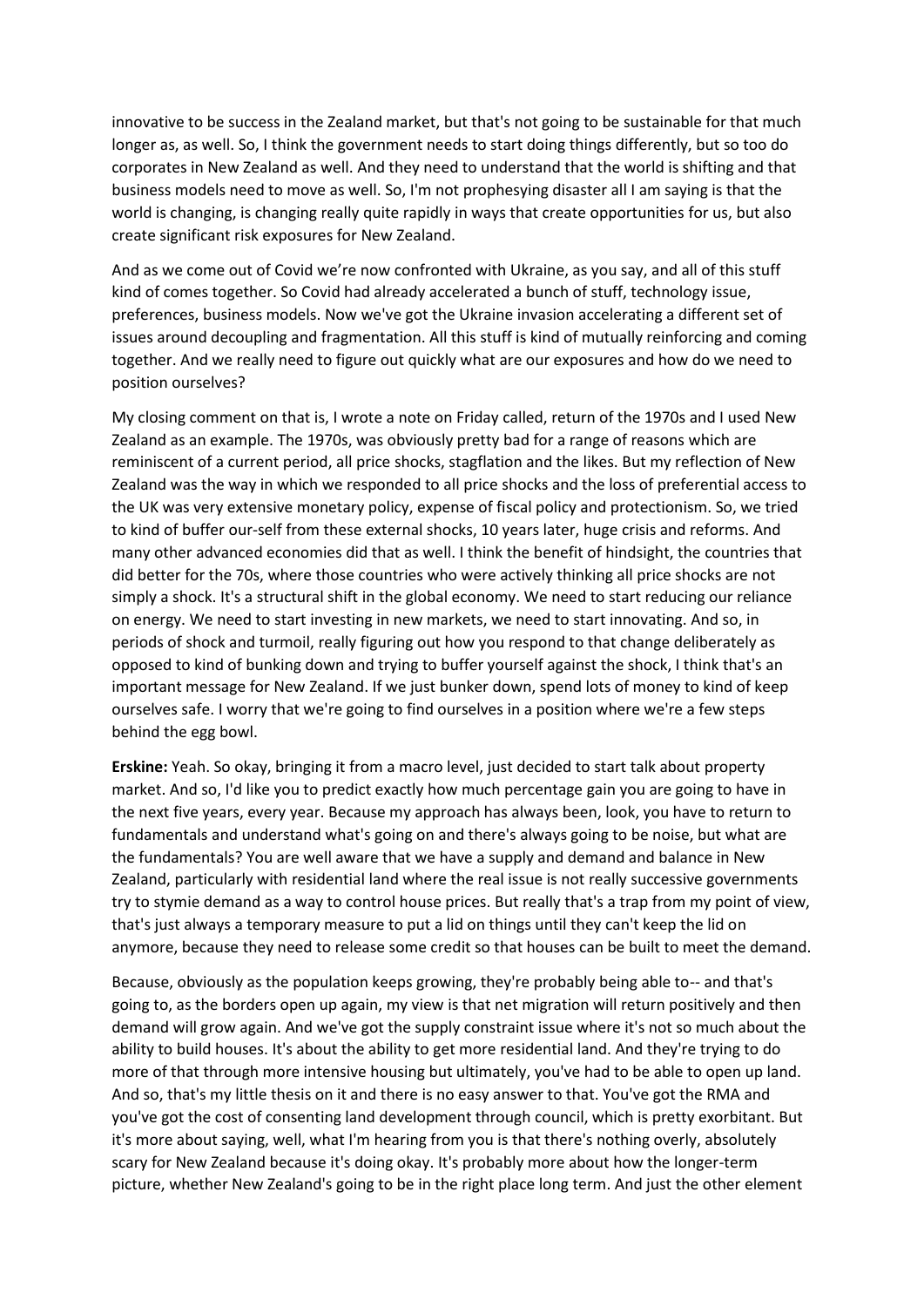to that is that with inflation obviously, rents go up whether it's residential or commercial, that will help to combat interest rate rises, so I'm not particularly concerned about that.

I'm probably more concerned down the track about what happens to New Zealand property If in 10 years there has been absolutely no investment and infrastructure or any of this transitioning or innovation, that we start to see a real stagnation. And the only people that you get is the seriously rich not the New Zealand rich list, but the international rich list that fall in love with the New Zealand lifestyle, that want to come and live here. So, we still get those people coming here, but that the New Zealand economy grinds to a halt and that property just becomes, gosh - could it ever become sort of almost third world-ish because we just don't invest and what's the overall. So really that's my thesis, but just really open the platform for you to comment more broadly on New Zealand property without trying to obviously.

**David Skilling:** So, a couple things… One, the New Zealand house prices, as you know stretched on house income compared to other countries is well out there. The over the Covid period New Zealand house prices obviously rocketed up, but so have house prices around the world, which is partly people are investing more, just upgrading so they spend more time in the home. So, a bit of a leg up in house price over the last 18 months, two years, I think for con-structural code related features in a replicated at the world over party stimulated by below interest rates. So New Zealand is not unusual in terms of the last couple of years. And I think not all of that, but aspects of that are structural. So, I'm sure there's a degree of excess and there's going to be a degree of some of those gains being given up. But I also think there's an element of structural support, I suppose. The house prices that we've seen around the world over the last 18 months or so.

Going forward, I think interest rates will go up a little bit. But to my point earlier, I think real interest rates are going to remain low. Yeah, interest rates will go up, but they're not going to go up, I don't think, in a Paul Volcker, early 1980 style way. No, they'll go up a little bit, but not hugely. So that might knock a little bit of a froth off housing markets, but not a huge amount. I'm not sure how much it is priced in New Zealand at the moment in terms of expectations in the investment community, but I'm not expecting a spike up interest rates.

To me, the biggest risk factor short term is the migration profiles. So, they're the direct demand supply imbalance. Supply is going to be constrained, I think for a while partly for land reasons, but also just tradesman cost of constructions; a whole bunch of frictions on the supply side that I think are going to be challenging to resolve. But I think there are some downside risks, I suppose, on the migration story. So, I think if I heard you correctly, your view is that migration would return to net positive once borders situation normalized there. I think there's a decent chance that it goes negative for a while. It's hard to be precise on this and I've been wrong before, but I think there's kind of pent-up demand for the great OE and just think people who haven't been able to leave with confidence for a couple of years say, "okay, here's my window now."

I think there's significant labor demand from Australia whose wages are already higher, but also have super tight labor markets, in the market even from nurses and teachers, to traders, to truck drivers to everything else. So, there is I think, a real risk to New Zealand that is sucking us out of labor, both skilled and less skilled across the Tasman.

And then I think it's an open question in terms of when non-New Zealanders return in numbers when China is closed, at least Chinese flows will be constrained for a while. There are I think issues with flows out of India, Southeast Asia, traditionally the big markets. So, I guess my baseline is that we're going to see a degree of some negative numbers in net migration, so that will take a bit of a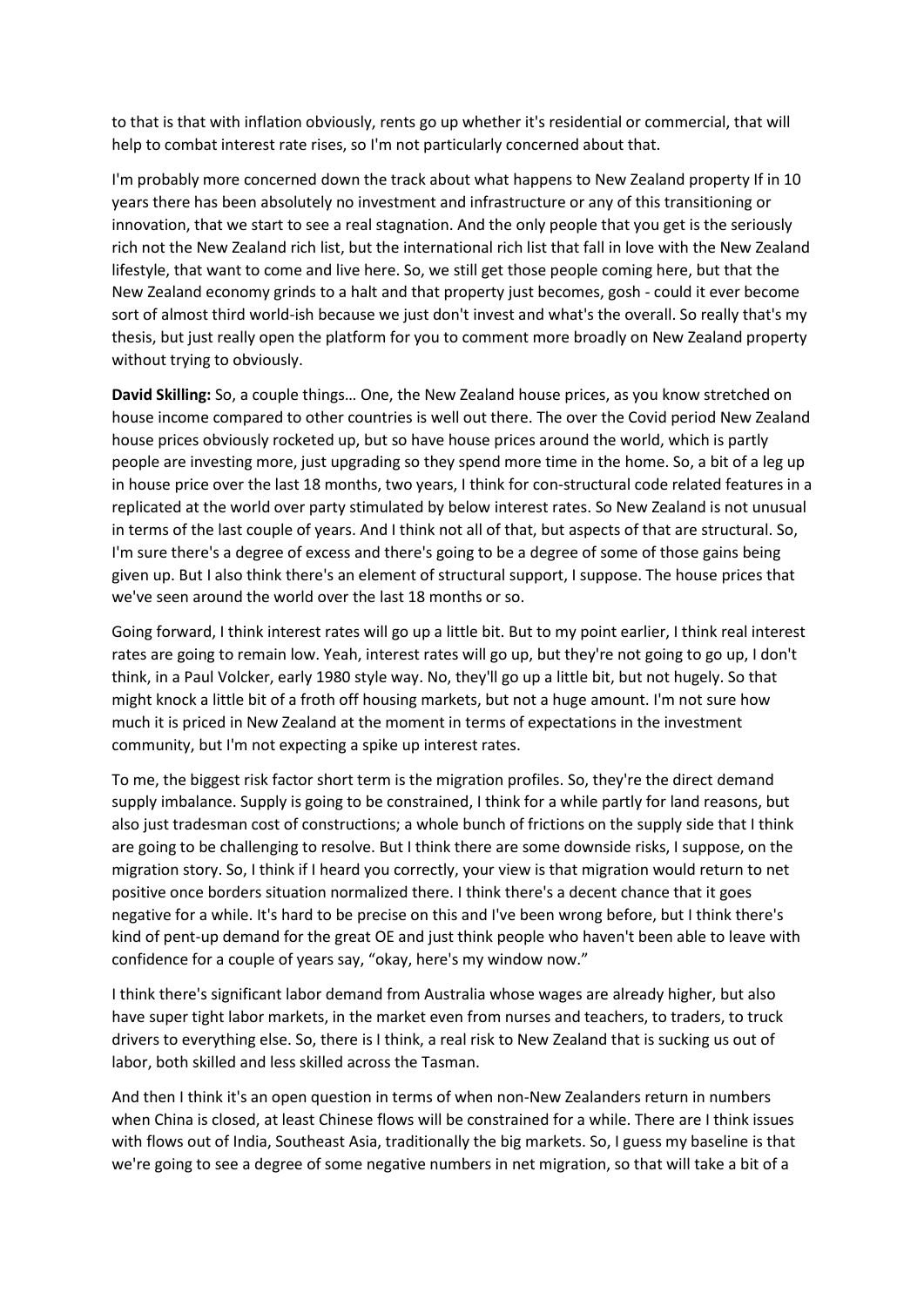heat, both out of rental market and the regular housing market, I think for a period of time. Hard to be specific on that but to me, that's the largest source of, I suppose, downside risk using your demand supplies, customer---

**Erskine:** But just to counter that, I don't disagree that there will be some outflow, and we certainly saw that under a Labor Clark government, I think. But on the flip side, isn't one of the solutions for a government, like certainly John Key, correct me if I'm wrong, pursue this strategy and opening the borders up and letting a lot of migrant labor in to help fuel the economy? And I mean, he wouldn't admit to that, that was as the driver for it, I'm sure, but now we have a real---like if I look in the Hawk Bay and the amount of fruit that gets left on trees, because we just don't have the labor and then we haven't got the truck drivers, and we haven't got the hospitality, isn't the government going to try and fast track things? Could they try and fast track things by opening it up to the migrants? And then how many nurses do we need? And obviously there's a lot of countries where there's qualified nurses that would slide on really nicely into the New Zealand economy. Won't that more than offset the outflow or is it not just numbers? It is also the type of person?

**David Skilling:** Well, and I think, if you looked at the pre Covid peaks, we're getting about 150,000 each into--- is that right? Think it's right!

**Erskine:** A bit less, but maybe it was 70,000.

**David Skilling:** So, I think it was 1/1/2% of reasonable population. So is less than 150, sorry, I think it's goodness, late 70,000, but it was 1/1/2% of reasonable population. So, I think, yes, as you say, we have labor shortages be it nurses, horticulture, etc. So, there's going to be demand for migration, but I don't think we're going to return to the migration inflows of a type that we're seeing pre Covid. I think within this government certainly there's more sense of, we need to be a bit more disciplined and constrained. We need to be encouraging firms to train New Zealanders or to be more productive in how they run businesses. So yes, your John Key analogy when push comes to shove, it might be that they decide to be a bit more relaxed migration to boost the economy a little bit, get more people in. But I, don't think we are likely to go back to pre-Covid levels of migration for some time.

So yes, the numbers will go up because you're thinking about zero net at the moment, they'll go back up. I just don't think that we're going to see it as positive. And I think there is a real risk that it's negative for a period of time. But honestly, this is really, really hard to predict because a lot of it depends on policy settings on the strength of the economy in New Zealand and elsewhere. So, it's really hard to pick, but I think if I was to pick one meaningful risk to the property market interest rates are clearly one, but I think that's pretty well understood and people have a, pretty wellstructured view of that.

The biggest other risk to me is the strength of migration, of population growth. Because that comes in much weaker than people are expecting. We could see that, that will have a subduing effect on residential property price growth. And we've seen that correlation between migration rates and house price growth in New Zealand for some time. So, I think that begins to unwind or not come as strong. I think to me, that's the bigger risk. On the other side, I think things like industrial property, logistics and the like, I think that's a pretty good story just because your structural shifts of the economy, much more online commerce and you see that all the world over, similarly data centers. So, anything that's property with those kinds of characteristics, I think, there's a much stronger fanatic story that supports that. So yeah, residential; my major concern is really just the strength of migration. A longer term, as you say, strengthen the overall economy, how attractive are we both in terms of attracting and retaining people.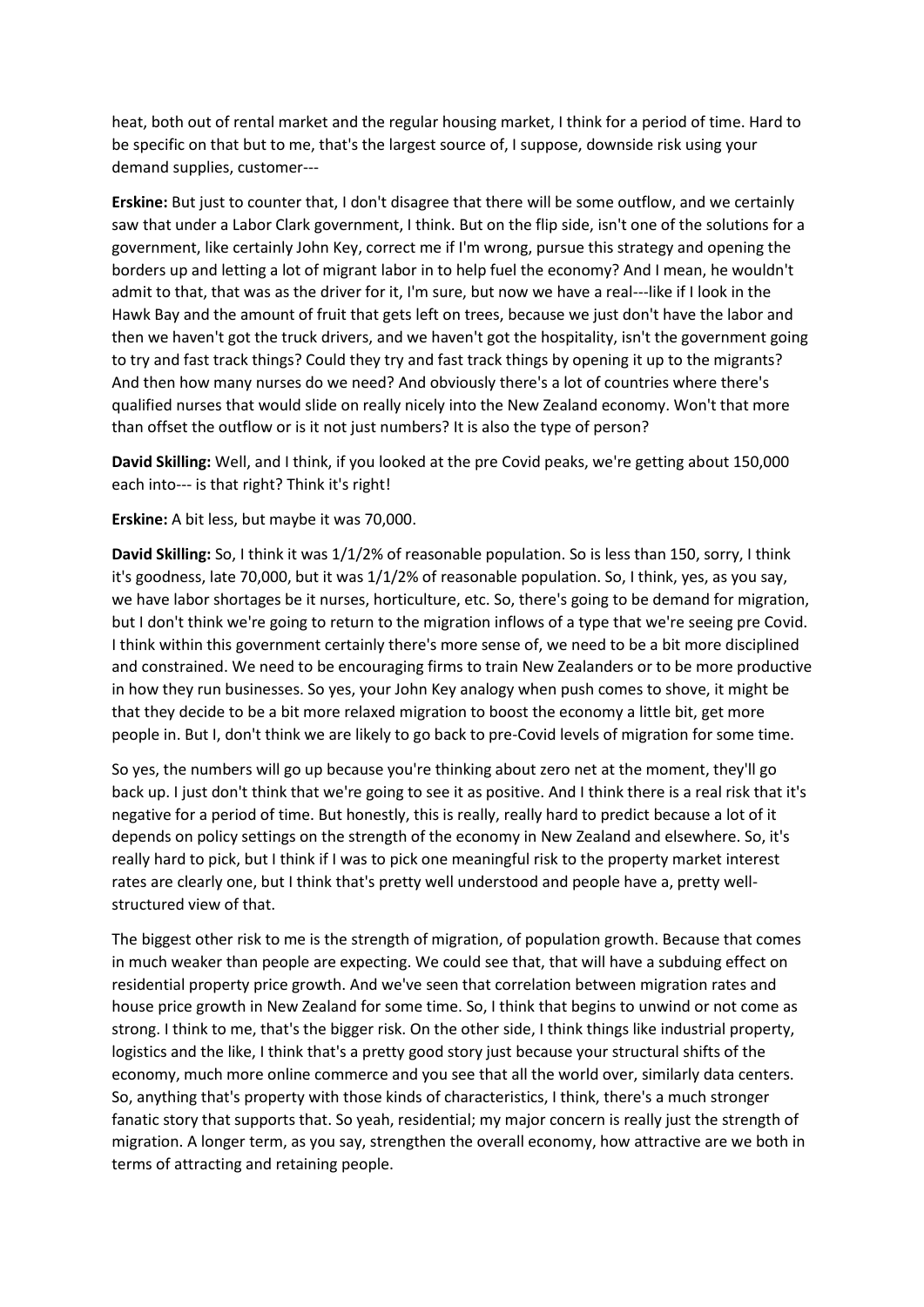**Erskine:** Just on that, thinking about, the nature of migration, that's kind of interesting because, and it's going to be festive from my point of view, watching that net migration profile and I agree with you, it's a bit massive driver. And just shifting, you are now up in Europe and the Netherlands, and the European way of living is very different to the historical way of, or at least housing. And we've been very used to our three-bedroom standalone property and the younger generation is starting to get used to living in terraced housing and I was sort of talking about it with my co-director Lisa Phillips this morning, in terms of when we started this business 15 years ago, the whole property investment scene was very DIY. And it was pretty sharky when it first kicked off 15 years ago in terms of property seminars, and it's becoming more and more professional.

And the whole ability of young people to invest in property outright, is just becoming harder and harder. And you could say, well, it's just because of the current environment, but it's been getting progressively harder because of the ability to get finance, the amount of regulation and compliance around managing investment properties. Is that the answer to New Zealand's housing wise, that it's just having to get commercial go professional quickly to be able to catch up to a European style of living. And are we in for massive change there, or should we be seeking that?

**David Skilling:** Well, preferences vary across the world. When we left New Zealand 15 years ago, I was living in a four-bedroom standalone Remuera home. And then we spent 11 years in Singapore living in basically apartments. And you kind of get used to that style of living. We're now living in basically a kind of a rowhouse in the Netherlands. They're all kind of narrow skinny houses. Everything is in walking distance, everyone bikes. And so, I guess, preferences shift. I think the attitude to be of younger people, given a home ownership for many, is more of a distant dream; they're used to living in smaller places. Often, they won't own a car. everyone obviously. So, preferences have shifted since when we were yacking a long time ago.

And I think being part of the New Zealand solution, both in terms of housing affordability and the property market, but also frankly, in terms of addressing things like reducing emissions, which is among other things going to involve much reduced transport emissions, is having much denser styles of living, public transport as a much more dominant mode of transport, as opposed to everyone driving in a car. So, I think we are likely to see shifting modes of combination; so much more apartment style living, row-houses, semi-detached rather than the standalone properties, greater clustering, much better density around public transport modes.

So, this is not new, you even see that in Sydney and places like that and you certainly see it in Europe. So, I think the New Zealand is likely to travel in that direction as well. The issue is how do you make sure the regulatory and policy and legislative arrangements keep up to date. Body corporates and the, like, which are kind of professionalized in Europe and in Singapore aren't as professionalized in parts of New Zealand. So, moving from DIY models for more professional model, it seems to me, part of the confidence building process. So, people feel confidence buy into that mode. But I think, it's a direction of travel you see in Australia, which is probably the closest international analog to New Zealand. And I think, if your horizon is long enough, 20, 30 years, plus we're probably going to become more European if you like. In terms of our solar effect now, in many cases in Germany, for example, home ownership rates are very low. I don't think we're going to go there, but I think, there's notion of apartment living, smaller properties, higher population density, I think absolutely. That's the direction in which we're tracking.

**Erskine:** Yeah. Okay. I'm coming up an hour, so I won't keep you. But I appreciate you sort of ranging across the whole, from global right down to my little pit subject of style of housing. What else have I missed? What else do I need? I think we've covered up a lot, but anything else that you think is